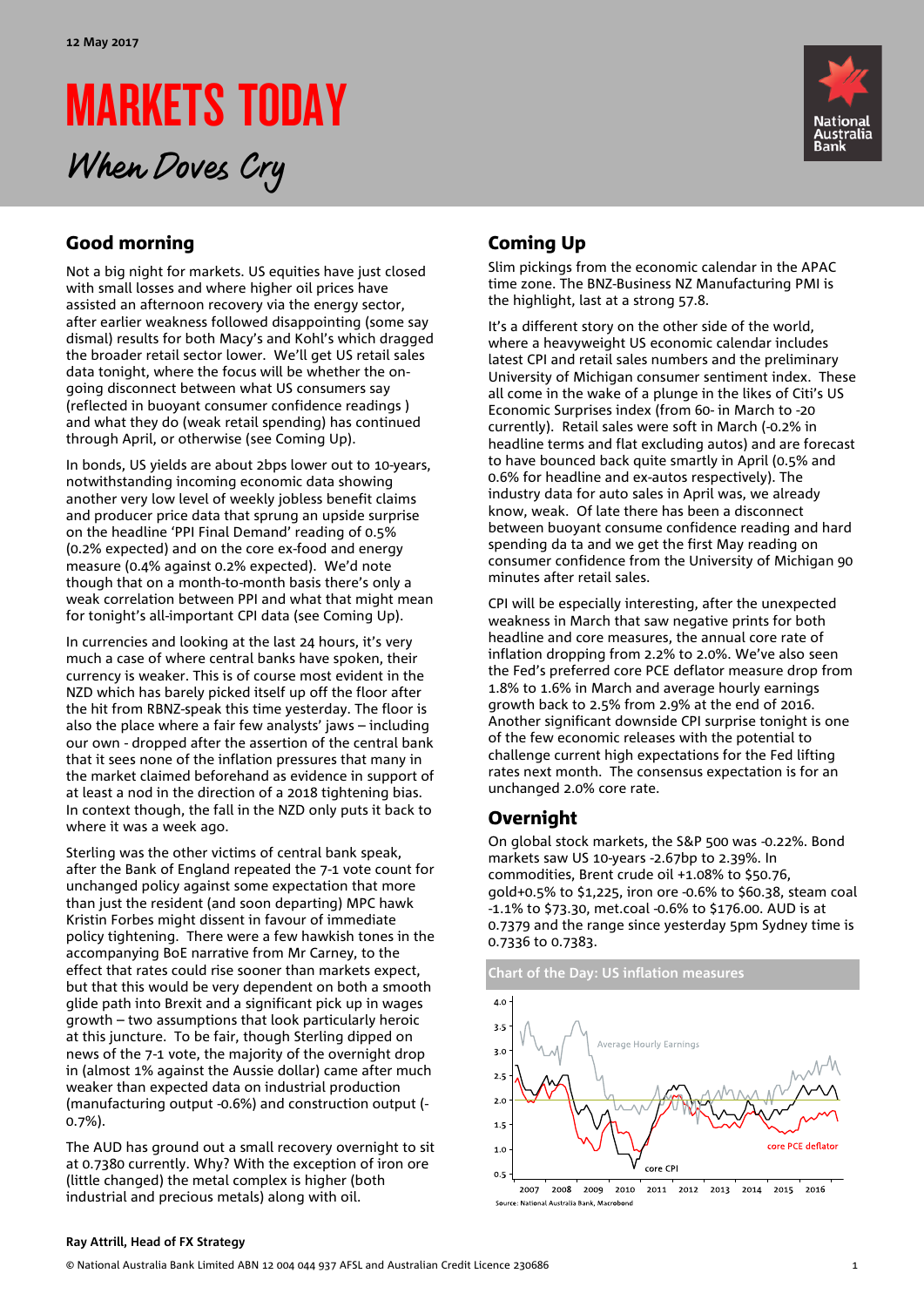### Markets









|            | Indicative 24hr<br>ranges (**) |        |        |        | Other FX   |        | <b>Major Indices</b> |               |        |         | Last    | % da        |         |        |
|------------|--------------------------------|--------|--------|--------|------------|--------|----------------------|---------------|--------|---------|---------|-------------|---------|--------|
|            | Last                           | % chae | Low    | High   |            | Last   | % chge               |               | Last   | % day   | % y/y   | Oil (Brent) | 50.76   | 1.1    |
| <b>AUD</b> | 0.7379                         | 0.2    | 0.7336 | 0.7383 | <b>HKD</b> | 7.7892 | 0.0                  | Dow           | 20,919 | $-0.11$ | 18.1    | Oil (WTI)   | 47.81   | 1.0    |
| <b>NZD</b> | 0.6848                         | $-1.3$ | 0.6818 | 0.6941 | <b>CNY</b> | 6.9037 | 0.0                  | S&P 500       | 2,394  | $-0.22$ | 16.0    | Oil (Tapis) | 51.02   | 3.5    |
| <b>EUR</b> | 1.0862                         | $-0.1$ | 1.0839 | 1.0893 | SGD        | 1.4074 | $-0.2$               | Nasdag        | 6,116  | $-0.22$ | 28.5    | Gold        | 1224.80 | 0.5    |
| GBP        | 1.2886                         | $-0.4$ | 1.2850 | 1.2949 | <b>IDR</b> | 13,346 | $-0.1$               | VIX           | 11     | 3.82    | $-27.8$ | <b>CRB</b>  | 180.44  | 0.5    |
| JPY        | 113.85                         | $-0.4$ | 113.46 | 114.37 | THB        | 34.72  | $-0.1$               | <b>FTSE</b>   | 7,387  | 0.0     | 19.9    | GS Metals   | 312.3   | 0.6    |
| CAD        | 1.3696                         | 0.3    | 1.3654 | 1.3770 | <b>KRW</b> | 1,128  | $-0.7$               | <b>DAX</b>    | 12,711 | $-0.4$  | 27.4    | Aluminium   | 1869.5  | 0.6    |
| AUD/EUR    | 0.6793                         | 0.2    | 0.6749 | 0.6800 | TWD        | 30.19  | $-0.2$               | <b>CAC 40</b> | 5,383  | $-0.3$  | 24.7    | Copper      | 5521.8  | 0.8    |
| AUD/JPY    | 84.00                          | $-0.2$ | 83.53  | 84.25  | PHP        | 49.87  | $-0.2$               | Nikkei        | 19,962 | 0.3     | 19.9    | Nickel      | 9267.0  | 2.2    |
| AUD/GBP    | 0.5726                         | 0.6    | 0.5670 | 0.5735 | <b>CHF</b> | 1.01   | $-0.1$               | Shanghai      | 3.062  | 0.3     | 8.0     | Zinc        | 2580.0  | $-0.2$ |
| AUD/NZD    | 1.0774                         | 1.5    | 1.0612 | 1.0781 | <b>SEK</b> | 8.88   | $-0.4$               | Hang Seng     | 25,126 | 0.4     | 26.2    | Ch. steel   | 3004.0  | $-1.7$ |
| AUD/CNH    | 5.0883                         | $-0.2$ | 5.0711 | 5.0972 |            |        |                      | ASX 200       | 5,878  | 0.0     | 9.7     | Iron ore    | 60.4    | $-0.6$ |

**Foreign Exchange**

|            |                              |         |         | Interest Rates |        |                         |         |           |                | Overnight Futures, |         |            | 176.0      | $-0.6$                                  |
|------------|------------------------------|---------|---------|----------------|--------|-------------------------|---------|-----------|----------------|--------------------|---------|------------|------------|-----------------------------------------|
|            | <b>Indicative Swap Rates</b> |         |         |                |        | Benchmark 10 Year Bonds |         |           |                |                    |         |            | 433.8      | 0.5                                     |
|            | Cash                         | 3mth    | 2Yr     | 10Yr           |        | Last                    |         | chge Sprd |                | Last               | Chge*   | Sugar      | 15.6       | $-1.3$                                  |
| <b>USD</b> | 1.00                         | 1.18    | 1.59    | 2.31           | USD 10 | 2.39                    | $-2.67$ |           | Australia      |                    |         | Cotton     | 79.2       | 3.5                                     |
| <b>AUD</b> | 1.50                         | 1.74    | 1.84    | 2.87           | AUD 10 | 2.65                    | $-0.40$ | 0.26      | 3 mth bill     | 98.28              | 2.00    | Coffee     | 134.3      | $-1.8$                                  |
| <b>NZD</b> | 1.75                         | 1.99    | 2.25    | 3.38           | NZD 10 | 3.01                    | $-5.50$ | 0.62      | 3 Yr bond      | 97.8               | 3.00    |            |            |                                         |
| <b>EUR</b> | 0.00                         | $-0.33$ | $-0.13$ | 0.83           | CAD 10 | 1.60                    | $-3.50$ | $-0.78$   | 10 Yr bond     | 97.33              | 4.00    |            |            | Prob. of 25bps hike/cut at next meeting |
| GBP        | 0.25                         | 0.31    | 0.57    | 1.22           | EUR 10 | 0.43                    | 1.00    | $-1.96$   | $3/10$ sprd    | 0.47               | $-1.00$ |            | <b>bps</b> | %                                       |
| JPY        | $-0.04$                      | 0.00    | 0.04    | 0.26           | GBP 10 | 1.16                    | $-0.70$ | $-1.23$   | SPI            | 5856.0             | 15.0    | <b>RBA</b> | $-0.5$     | $-2.0%$                                 |
| CAD        | 0.50                         | 0.89    | 1.02    | 1.84           | JPY 10 | 0.05                    | 1.20    | $-2.33$   | *Change in bps |                    |         | <b>FED</b> | 19         | 75.6%                                   |

| (**)<br>ranges        |                              |         | Other FX                                                                                                                                                                                                                                                                                                                                                                                                        |               |        |                                | <b>Major Indices</b> |                          |                |          |         | Last        | % day   |                                         |
|-----------------------|------------------------------|---------|-----------------------------------------------------------------------------------------------------------------------------------------------------------------------------------------------------------------------------------------------------------------------------------------------------------------------------------------------------------------------------------------------------------------|---------------|--------|--------------------------------|----------------------|--------------------------|----------------|----------|---------|-------------|---------|-----------------------------------------|
| Last                  | % chge                       | Low     | High                                                                                                                                                                                                                                                                                                                                                                                                            |               | Last   | % chge                         |                      |                          | Last           | % day    | % $y/y$ | Oil (Brent) | 50.76   | 1.1                                     |
| 0.7379                | 0.2                          | 0.7336  | 0.7383                                                                                                                                                                                                                                                                                                                                                                                                          | <b>HKD</b>    | 7.7892 | 0.0                            |                      | Dow                      | 20,919         | $-0.11$  | 18.1    | Oil (WTI)   | 47.81   | 1.0                                     |
| 0.6848                | $-1.3$                       | 0.6818  | 0.6941                                                                                                                                                                                                                                                                                                                                                                                                          | <b>CNY</b>    | 6.9037 | 0.0                            |                      | S&P 500                  | 2,394          | $-0.22$  | 16.0    | Oil (Tapis) | 51.02   | 3.5                                     |
| 1.0862                | $-0.1$                       | 1.0839  | 1.0893                                                                                                                                                                                                                                                                                                                                                                                                          | SGD           | 1.4074 | $-0.2$                         |                      | Nasdag                   | 6,116          | $-0.22$  | 28.5    | Gold        | 1224.80 | 0.5                                     |
| 1.2886                | $-0.4$                       | 1.2850  | 1.2949                                                                                                                                                                                                                                                                                                                                                                                                          | <b>IDR</b>    | 13,346 | $-0.1$                         |                      | <b>VIX</b>               | 11             | 3.82     | $-27.8$ | CRB         | 180.44  | 0.5                                     |
| 113.85                | $-0.4$                       | 113.46  | 114.37                                                                                                                                                                                                                                                                                                                                                                                                          | THB           | 34.72  | $-0.1$                         |                      | <b>FTSE</b>              | 7,387          | 0.0      | 19.9    | GS Metals   | 312.3   | 0.6                                     |
| 1.3696                | 0.3                          | 1.3654  | 1.3770                                                                                                                                                                                                                                                                                                                                                                                                          | <b>KRW</b>    | 1,128  | $-0.7$                         |                      | <b>DAX</b>               | 12,711         | $-0.4$   | 27.4    | Aluminium   | 1869.5  | 0.6                                     |
| 0.6793                | 0.2                          | 0.6749  | 0.6800                                                                                                                                                                                                                                                                                                                                                                                                          | <b>TWD</b>    | 30.19  | $-0.2$                         |                      | <b>CAC 40</b>            | 5,383          | $-0.3$   | 24.7    | Copper      | 5521.8  | 0.8                                     |
| 84.00                 | $-0.2$                       | 83.53   | 84.25                                                                                                                                                                                                                                                                                                                                                                                                           | PHP           | 49.87  | $-0.2$                         |                      | Nikkei                   | 19,962         | 0.3      | 19.9    | Nickel      | 9267.0  | 2.2                                     |
| 0.5726                | 0.6                          | 0.5670  | 0.5735                                                                                                                                                                                                                                                                                                                                                                                                          | <b>CHF</b>    | 1.01   | $-0.1$                         |                      | Shanghai                 | 3,062          | 0.3      | 8.0     | Zinc        | 2580.0  | $-0.2$                                  |
| 1.0774                | 1.5                          | 1.0612  | 1.0781                                                                                                                                                                                                                                                                                                                                                                                                          | <b>SEK</b>    | 8.88   | $-0.4$                         |                      | Hang Seng                | 25,126         | 0.4      | 26.2    | Ch. steel   | 3004.0  | $-1.7$                                  |
| 5.0883                | $-0.2$                       | 5.0711  | 5.0972                                                                                                                                                                                                                                                                                                                                                                                                          |               |        |                                |                      | ASX 200                  | 5,878          | 0.0      | 9.7     | Iron ore    | 60.4    | $-0.6$                                  |
|                       |                              |         |                                                                                                                                                                                                                                                                                                                                                                                                                 |               |        |                                |                      |                          |                |          |         | St. Coal    | 73.3    | $-1.1$                                  |
| <b>Interest Rates</b> |                              |         |                                                                                                                                                                                                                                                                                                                                                                                                                 |               |        |                                |                      | <b>Overnight Futures</b> |                | Met.coal | 176.0   | $-0.6$      |         |                                         |
|                       | <b>Indicative Swap Rates</b> |         |                                                                                                                                                                                                                                                                                                                                                                                                                 |               |        | <b>Benchmark 10 Year Bonds</b> |                      |                          |                |          |         | Wheat Chic. | 433.8   | 0.5                                     |
| Cash                  | 3 <sub>mth</sub>             | 2Yr     | 10Yr                                                                                                                                                                                                                                                                                                                                                                                                            |               | Last   | chge                           | Sprd                 |                          |                | Last     | $Chge*$ | Sugar       | 15.6    | $-1.3$                                  |
| 1.00                  | 1.18                         | 1.59    | 2.31                                                                                                                                                                                                                                                                                                                                                                                                            | <b>USD 10</b> | 2.39   | $-2.67$                        |                      |                          | Australia      |          |         | Cotton      | 79.2    | 3.5                                     |
| 1.50                  | 1.74                         | 1.84    | 2.87                                                                                                                                                                                                                                                                                                                                                                                                            | AUD 10        | 2.65   | $-0.40$                        | 0.26                 |                          | 3 mth bill     | 98.28    | 2.00    | Coffee      | 134.3   | $-1.8$                                  |
| 1.75                  | 1.99                         | 2.25    | 3.38                                                                                                                                                                                                                                                                                                                                                                                                            | <b>NZD 10</b> | 3.01   | $-5.50$                        | 0.62                 |                          | 3 Yr bond      | 97.8     | 3.00    |             |         |                                         |
| 0.00                  | $-0.33$                      | $-0.13$ | 0.83                                                                                                                                                                                                                                                                                                                                                                                                            | CAD 10        | 1.60   | $-3.50$                        | $-0.78$              |                          | 10 Yr bond     | 97.33    | 4.00    |             |         | Prob. of 25bps hike/cut at next meeting |
| 0.25                  | 0.31                         | 0.57    | 1.22                                                                                                                                                                                                                                                                                                                                                                                                            | <b>EUR 10</b> | 0.43   | 1.00                           | $-1.96$              |                          | $3/10$ sprd    | 0.47     | $-1.00$ |             | bps     | %                                       |
| $-0.04$               | 0.00                         | 0.04    | 0.26                                                                                                                                                                                                                                                                                                                                                                                                            | GBP 10        | 1.16   | $-0.70$                        | $-1.23$              |                          | SPI            | 5856.0   | 15.0    | <b>RBA</b>  | $-0.5$  | $-2.0%$                                 |
| 0.50                  | 0.89                         | 1.02    | 1.84                                                                                                                                                                                                                                                                                                                                                                                                            | JPY 10        | 0.05   | 1.20                           | $-2.33$              |                          | *Change in bps |          |         | <b>FED</b>  | 19      | 75.6%                                   |
|                       |                              |         | high/low FX rates are only an indication. Please refer to your National Dealer for confirmation.<br>$\mathbf{r}$ , $\mathbf{r}$ , $\mathbf{r}$ , $\mathbf{r}$ , $\mathbf{r}$ , $\mathbf{r}$ , $\mathbf{r}$ , $\mathbf{r}$ , $\mathbf{r}$ , $\mathbf{r}$ , $\mathbf{r}$ , $\mathbf{r}$ , $\mathbf{r}$ , $\mathbf{r}$ , $\mathbf{r}$ , $\mathbf{r}$ , $\mathbf{r}$ , $\mathbf{r}$ , $\mathbf{r}$ , $\mathbf{r}$ , |               |        |                                |                      |                          |                |          |         |             |         |                                         |

**Equities Commodities** 

Please note the high/low FX rates are only an indication. Please refer to your National Dealer for confirmation.<br>\* All near futures contracts, except CRB. GS Metals is Goldman Sachs industrial metals index. Metals prices

Source: Bloomberg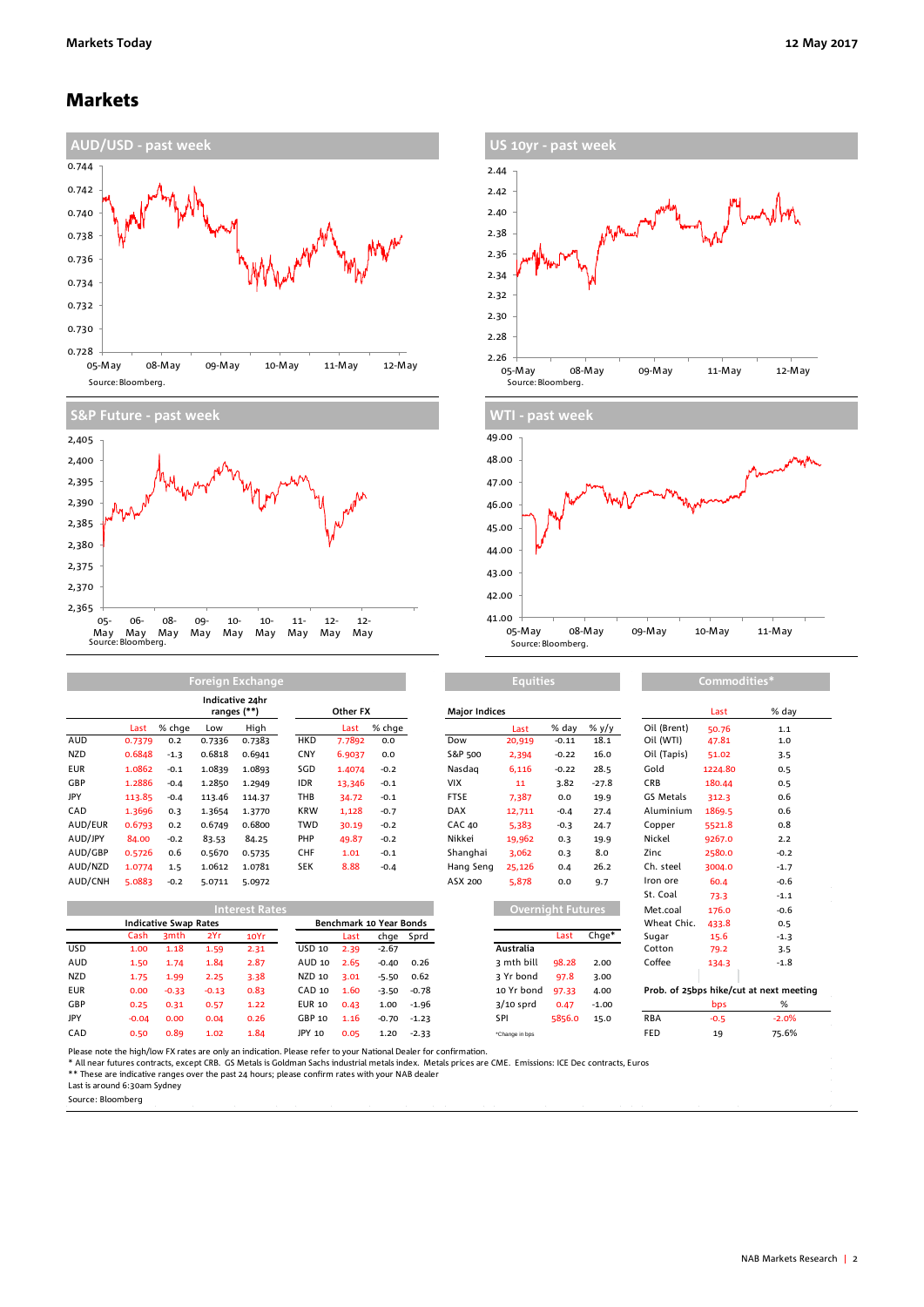# **CALENDAR**

|                                  | Country Economic Indicator                                                       | Period            | Forecast              | Consensus             | Actual | Previous                 | <b>GMT</b>        | <b>AEST</b>    |
|----------------------------------|----------------------------------------------------------------------------------|-------------------|-----------------------|-----------------------|--------|--------------------------|-------------------|----------------|
|                                  | Friday, 12 May 2017                                                              |                   |                       |                       |        | 57.8                     | 23.30             | 8.30           |
| ΝZ<br>ΝZ                         | BusinessNZ Manufacturing PMI<br>Non Resident Bond Holdings                       | Apr<br>Apr        |                       |                       |        | 61.5                     | 4.00              | 13.00          |
| ΝZ                               | 2Yr Inflation Expectation                                                        | 3Q                |                       |                       |        | 2.2                      | 4.00              | 13.00          |
| JN                               | BOJ Harada speaks as panelist in Tokyo                                           |                   |                       |                       |        |                          | 5.15              | 14.15          |
| GE                               | <b>GDP SA QoQ/YoY</b>                                                            | 1QP               |                       | 0.6/1.7               |        | 0.4/1.7                  | 7.00              | 16.00          |
| GE<br>GE                         | CPI MoM/YoY<br>CPI EU Harmonized MoM/YoY                                         | Apr F<br>Apr F    |                       | 0/2<br>0/2            |        | 0.0/2.0<br>0.0/2.0       | 7.00<br>7.00      | 16.00<br>16.00 |
| EС                               | Industrial Production SA MoM/YoY                                                 | Mar               |                       | 0.3/2.3               |        | $-0.3/1.2$               | 10.00             | 19.00          |
| US                               | <b>CPI MoM/YoY</b>                                                               | Apr               |                       | 0.2/2.3               |        | $-0.3/2.4$               | 13.30             | 22.30          |
| <b>US</b>                        | CPI Ex Food and Energy MoM/YoY                                                   | Apr               |                       | 0.2/2                 |        | $-0.1/2.0$               | 13.30             | 22.30          |
| <b>US</b><br>US                  | Retail Sales Advance/Ex Autos and Gas MoM                                        | Apr               |                       | 0.6/0.4<br>0.4        |        | $-0.2/0.1$<br>0.5        | 13.30<br>13.30    | 22.30<br>22.30 |
| CA                               | Retail Sales Control Group<br>Teranet/National Bank HPI MoM/YoY                  | Apr<br>Apr        |                       |                       |        | 0.9/13.5                 | 13.30             | 22.30          |
| US/EC                            | Fed's Evans Speaks in Dublin                                                     |                   |                       |                       |        |                          | 14.00             | 23.00          |
| US                               | U. of Mich. Sentiment                                                            | May P             |                       | 97/                   |        | 97.0/2.4                 | 15.00             | 0.00           |
| US                               | <b>Business Inventories</b>                                                      | Mar               |                       | 0.1                   |        | 0.3                      | 15.00             | 0.00           |
| <b>Monday</b><br>CН              | 15 May 2017<br>Foreign Direct Investment YoY CNY                                 | Apr               |                       |                       |        | 6.7                      | May 8-18 release  |                |
| CН                               | New Yuan Loans CNY                                                               | Apr               |                       | 815                   |        | 1020.0                   | May 10-15 release |                |
| CН                               | Aggregate Financing CNY                                                          | Apr               |                       | 1150                  |        | 2120.0                   | May 10-15 release |                |
| ΝZ                               | Performance Services Index                                                       | Apr               |                       |                       |        | 59.0                     | 23.30             | 8.30           |
| ΝZ                               | Retail Sales Ex Inflation QoQ                                                    | 1Q                |                       |                       |        | 0.8                      | 23.45             | 8.45           |
| UK<br>AU                         | Rightmove House Prices MoM/YoY<br>Home Loans MoM                                 | May<br>Mar        |                       |                       |        | 1.1/2.2<br>$-0.5$        | 0.10<br>2.30      | 9.10<br>11.30  |
| AU                               | <b>Investment Lending</b>                                                        | Mar               |                       |                       |        | $-5.9$                   | 2.30              | 11.30          |
| <b>CH</b>                        | Industrial Production YoY/YTD YoY                                                | Apr               |                       | 7/6.9                 |        | 7.6/6.8                  | 3.00              | 12.00          |
| CH                               | Retail Sales YoY/YTD YoY                                                         | Apr               |                       | 10.9/10.2             |        | 10.9/10.0                | 3.00              | 12.00          |
| <b>CH</b>                        | Fixed Assets Ex Rural YTD YoY                                                    | Apr               |                       | 9.1                   |        | 9.2<br>22.8              | 3.00              | 12.00          |
| JN<br>US                         | Machine Tool Orders YoY<br><b>Empire Manufacturing</b>                           | Apr P<br>May      |                       | 6                     |        | 5.2                      | 7.00<br>13.30     | 16.00<br>22.30 |
| CA                               | <b>Existing Home Sales MoM</b>                                                   | Apr               |                       |                       |        | 1.1                      | 14.00             | 23.00          |
| CA                               | Bloomberg Nanos Confidence                                                       | May 12            |                       |                       |        | 59.0                     | 15.00             | 0.00           |
| US                               | NAHB Housing Market Index                                                        | May               |                       | 68                    |        | 68.0                     | 15.00             | 0.00           |
| US                               | Total Net TIC Flows                                                              | Mar               |                       |                       |        | 19.3                     | 21.00             | 6.00           |
| US<br>Tuesday                    | Net Long-term TIC Flows<br>16 May 2017                                           | Mar               |                       |                       |        | 53.4                     | 21.00             | 6.00           |
| AU                               | ANZ Roy Morgan Weekly Consumer Confidence Index                                  | May 14            |                       |                       |        | 112.3                    | 0.30              | 9.30           |
| AU                               | New Motor Vehicle Sales MoM/YoY                                                  | Apr               |                       | $\prime$              |        | $1.9/-3.0$               | 2.30              | 11.30          |
| AU                               | RBA May Rate Meeting Minutes                                                     |                   |                       |                       |        |                          | 2.30              | 11.30          |
| JN<br>UK                         | Tertiary Industry Index MoM<br>CPI MoM/YoY                                       | Mar               |                       |                       |        | 0.2<br>0.4/2.3           | 5.30              | 14.30<br>18.30 |
| UK                               | CPI Core YoY                                                                     | Apr<br>Apr        |                       |                       |        | 1.8                      | 9.30<br>9.30      | 18.30          |
| UK                               | PPI Input NSA MoM/YoY                                                            | Apr               |                       |                       |        | 0.4/17.9                 | 9.30              | 18.30          |
| UK                               | PPI Output NSA MoM/YoY                                                           | Apr               |                       |                       |        | 0.4/3.6                  | 9.30              | 18.30          |
| UK                               | PPI Output Core NSA MoM/YoY                                                      | Apr               |                       |                       |        | 0.3/2.5                  | 9.30              | 18.30          |
| UK                               | House Price Index YoY                                                            | Mar               |                       |                       |        | 5.8<br>19.2              | 9.30<br>10.00     | 18.30<br>19.00 |
| ЕC<br>GE                         | Trade Balance SA<br>ZEW Survey Current Situation/Expectations                    | Mar<br>May        |                       |                       |        | 80.1                     | 10.00             | 19.00          |
| EС                               | <b>ZEW Survey Expectations</b>                                                   | May               |                       |                       |        | 26.3                     | 10.00             | 19.00          |
| EС                               | GDP SA QoQ/YoY                                                                   | 1QP               |                       |                       |        | 0.5/1.7                  | 10.00             | 19.00          |
| US                               | Housing Starts, #/MoM                                                            | Apr               |                       | 1250/2.9              |        | 1215.0/-6.8              | 13.30             | 22.30          |
| US                               | Building Permits, #/MoM                                                          | Apr               |                       | 1273/0.4              |        | 1260.0/3.6               | 13.30             | 22.30          |
| US<br>US                         | Industrial Production MoM/Capacity utilisation<br>Manufacturing (SIC) Production | Apr<br>Apr        |                       | 0.4/76.3              |        | 0.5/76.1<br>$-0.4$       | 14.15<br>14.15    | 23.15<br>23.15 |
| US                               | ECB's Nowotny Speaks in Vienna                                                   |                   |                       |                       |        |                          | 16.30             | 1.30           |
| Wedneso                          | lay, 17 May 2017                                                                 |                   |                       |                       |        |                          |                   |                |
| ΝZ                               | PPI Input/Output QoQ                                                             | 1Q                |                       |                       |        | 1.0/1.5                  | 23.45             | 8.45           |
| JN                               | Machine Orders MoM/YoY                                                           | Mar               |                       |                       |        | 1.5/5.6                  | 0.50              | 9.50           |
| AU<br>AU                         | Westpac Consumer Conf Index/MoM<br><b>Wage Price Index QoQ/YoY</b>               | May<br>$1{\rm Q}$ |                       |                       |        | $99.0/-0.7$<br>0.5/1.9   | 1.30<br>2.30      | 10.30<br>11.30 |
| JN                               | Industrial Production MoM/YoY                                                    | Mar F             |                       |                       |        | $-2.1/3.3$               | 5.30              | 14.30          |
| UK                               | Jobless Claims Change                                                            | Apr               |                       |                       |        | 25.5                     | 9.30              | 18.30          |
| UK                               | Average Weekly Earnings/ex bonus 3M/YoY                                          | Mar               |                       |                       |        | 2.3/2.2                  | 9.30              | 18.30          |
| UK                               | Employment Change 3M/3M/Unemployment rate 3M                                     | Mar               |                       |                       |        | 39.0/4.7                 | 9.30<br>10.00     | 18.30          |
| ЕC<br>EC                         | Construction Output MoM/YoY<br>CPI MoM/YoY                                       | Mar<br>Apr        |                       |                       |        | 6.9/7.1<br>0.8/1.5       | 10.00             | 19.00<br>19.00 |
| ЕC                               | CPI Core YoY                                                                     | Apr F             |                       |                       |        | 1.2                      | 10.00             | 19.00          |
| US                               | <b>MBA Mortgage Applications</b>                                                 | May 5             |                       |                       |        | $-0.1$                   | 12.00             | 21.00          |
| CA                               | Manufacturing Sales MoM                                                          | Mar               |                       |                       |        | $-0.2$                   | 13.30             | 22.30          |
| CН<br>Thursday                   | FX Net Settlement - Clients CNY<br>, 18 May 2017                                 | Apr               |                       |                       |        | -48.3                    |                   |                |
| JN                               | GDP SA QoQ/saar QoQ                                                              | 1Q P              |                       | 0.4/1.8               |        | 0.3/1.2                  | 0.50              | 9.50           |
| JN                               | <b>GDP Nominal SA QoQ</b>                                                        | 1QP               |                       | 0.1                   |        | 0.4                      | 0.50              | 9.50           |
| JN                               | <b>GDP Deflator YoY</b>                                                          | 1QP               |                       | $-0.7$                |        | $-0.1$                   | 0.50              | 9.50           |
| ΝZ                               | ANZ Consumer Confidence Index/MoM                                                | May               |                       | $\prime$              |        | $121.7/-2.8$             | 2.00              | 11.00          |
| AU                               | <b>Consumer Inflation Expectation</b>                                            | May               |                       |                       |        | 4.1<br>1248.0            | 2.00              | 11.00          |
| AU<br>CН                         | <b>RBA FX Transactions Market</b><br>China April Property Prices                 | Apr               |                       |                       |        |                          | 2.30<br>2.30      | 11.30<br>11.30 |
| AU                               | Employment Change/Unemployment Rate                                              | Apr               |                       |                       |        | 60.9                     | 2.30              | 11.30          |
| AU                               | <b>Participation Rate</b>                                                        | Apr               |                       |                       |        | 64.8                     | 2.30              | 11.30          |
| JN                               | Tokyo Condominium Sales YoY                                                      | Apr               |                       |                       |        | 26.6                     | 5.00              | 14.00          |
| US                               | Fed's Bullard to Brief Press With Bank of England's Forbes                       |                   |                       |                       |        |                          | 5.00              | 14.00<br>18.30 |
| UK<br>UK                         | Retail Sales Ex/Incl Auto Fuel MoM<br>Retail Sales Inc Auto Fuel MoM             | Apr<br>Apr        |                       |                       |        | $-1.5/2.6$<br>$-1.8/1.7$ | 9.30<br>9.30      | 18.30          |
| CA                               | Int'l Securities Transactions                                                    | Mar               |                       |                       |        | 38.8                     | 13.30             | 22.30          |
| US                               | Initial Jobless Claims                                                           | May 6             |                       | 245                   |        | 238.0                    | 13.30             | 22.30          |
| US                               | Philadelphia Fed Business Outlook                                                | May               |                       | 18.8                  |        | 22.0                     | 13.30             | 22.30          |
| US                               | Leading Index                                                                    | Apr               |                       | 0.4                   |        | 0.4                      | 15.00             | 0.00           |
| US                               | Fed's Mester Speaks on Economy and Monetary Policy                               |                   |                       |                       |        |                          | 18.15             | 3.15           |
|                                  | <b>Upcoming Central Bank Interest Rate Announcements</b>                         |                   |                       |                       |        |                          |                   |                |
| New Zealand, RBNZ                |                                                                                  | 22-Jun            | 1.75%                 | 1.75%                 |        | 1.75%                    |                   |                |
| UK BOE                           |                                                                                  | 15-Jun            | 0.25%                 | 0.25%                 |        | 0.25%                    |                   |                |
| Canada, BoC                      |                                                                                  | 25-May            | 0.5%                  | 0.5%                  |        | 0.5%                     |                   |                |
| Australia, RBA                   |                                                                                  | 6-Jun             | 1.50%                 | 1.50%                 |        | 1.50%                    |                   |                |
| Europe ECB                       |                                                                                  | 8-Jun             | $-0.4%$               | $-0.4%$               |        | $-0.4%$                  |                   |                |
| US Federal Reserve<br>Japan, BoJ |                                                                                  | 15-Jun<br>16-Jun  | 0.75-1.00%<br>$-0.1%$ | 0.75-1.00%<br>$-0.1%$ |        | 0.75-1.00%<br>$-0.1%$    |                   |                |
|                                  |                                                                                  |                   |                       |                       |        |                          |                   |                |

GMT: Greenwich Mean Time; AEST: Australian Eastern Standard Time